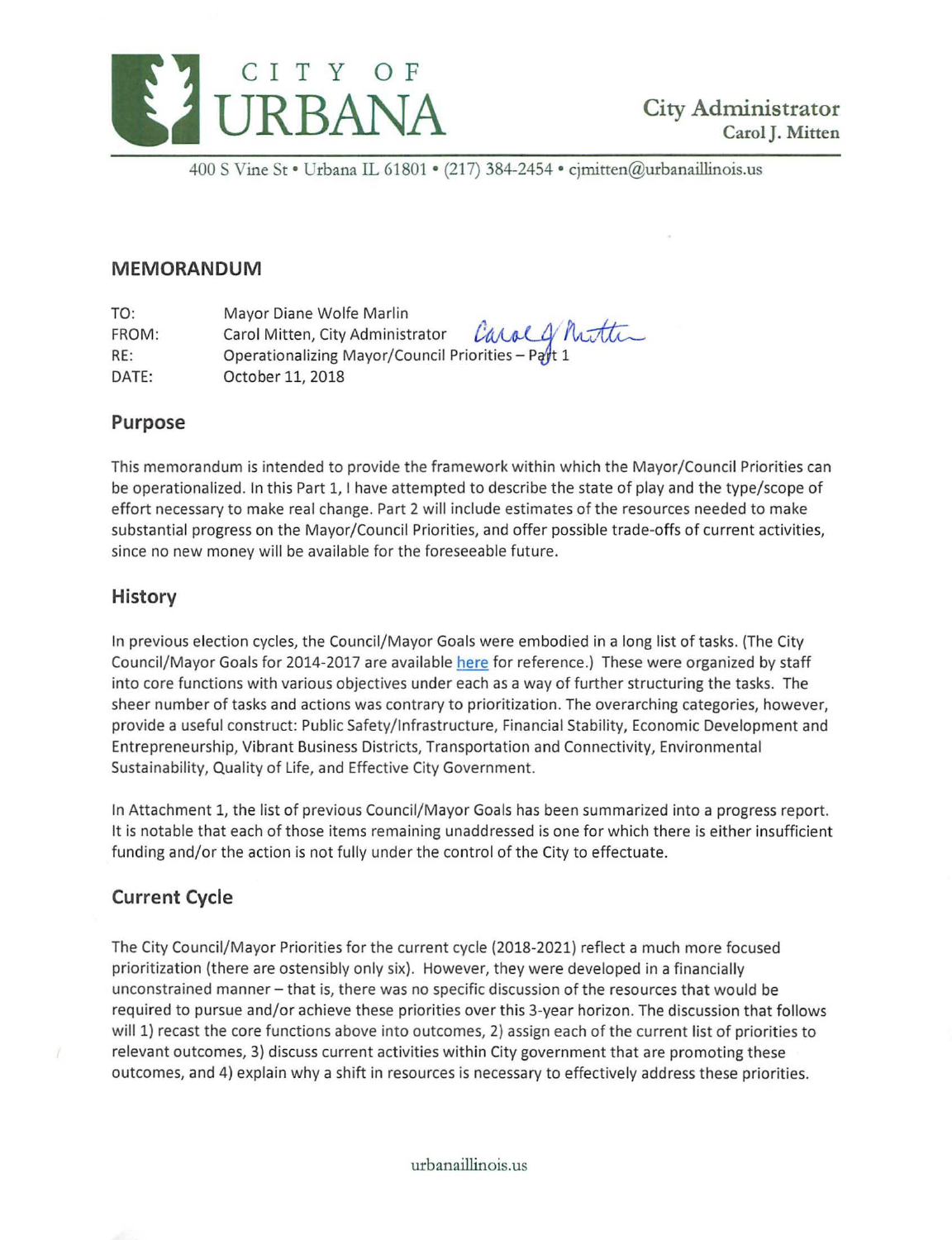Focus on Outcomes Whereas creating categories into which the tasks of previous goals could be organized was a good step, the categories tended to be ones that could be "assigned" to specific groups of employees. Instead, shifting the focus to outcomes allows each employee in each department to challenge themselves to consider how their work contributes to each outcome.

The proposed list of outcomes is simply a reconstituted and expanded version of the categories above, with the Quality of Life category subsumed into the other outcomes.

# Outcomes

- Financial Health: A City financial condition wherein recurring revenues and expenses are in balance, the tax base is growing, the tax burden is fair and progressive, and employees are paid fair wages that are sufficient to attract and retain a diverse and talented workforce
- Safe Community: A community that is safe from crime, fear, physical harm, and blight
- Diverse Community: A diverse community where current and future residents want to live, work, play, and shop with an appropriate mix of amenities and services
- Vibrant Business Districts: Business districts that reflect the vitality of the City overall and have distinct placemaking features, leverage the investment in infrastructure, and include adequate residential density to support local retail and services businesses in conjunction with our traditional low-density single-family and low-rise multi-family neighborhoods
- Balanced Transportation Modes: Transportation infrastructure that is well-maintained, straightforward to navigate and balances all modes within limited right of way
- Environmental Sustainabilitv: Sustainable practices in the construction, operation, and maintenance of both public and private properties, as well as the City's procurement of products and services, are balanced against the cost/benefit trade-off of fiscal realities
- **Exceptional Staff:** A diverse corps of talented and committed staff who use City resources wisely, apply policies equitably, engage with the community freely, communicate for understanding as well as transparency, and who provide efficient and reliable customer service to our citizens, business owners, and visitors

## Assigning Outcomes to Priorities

## Priority #1: With consideration of the downtown as a whole, initiate and plan for transformation of the Lincoln Square site into a destination.

With the exception of the final outcome related to the composition and effectiveness of City government, all of the outcomes listed above are relevant to the eventual success of Lincoln Square. If downtown is going to be a destination, it must be perceived as a safe space, both during daylight hours and at night. In order to provide the investment necessary to *transform* Lincoln Square, the City must eliminate the structural budget deficit - and even amass a substantial capital sum to support a new vision. The magnitude of the long-term investment required in Lincoln Square necessitates realizing economic development goals in other parts of the City first, as a way of building the tax base and/or creating capacity for borrowing. The planning of downtown as a vibrant business district will benefit from the substantial investment that has been and will be made in transportation infrastructure, and will require us to envision buildings and uses that may be different from those that currently exist. Ample opportunities exist to incorporate sustainable practices that will lower operating and maintenance costs.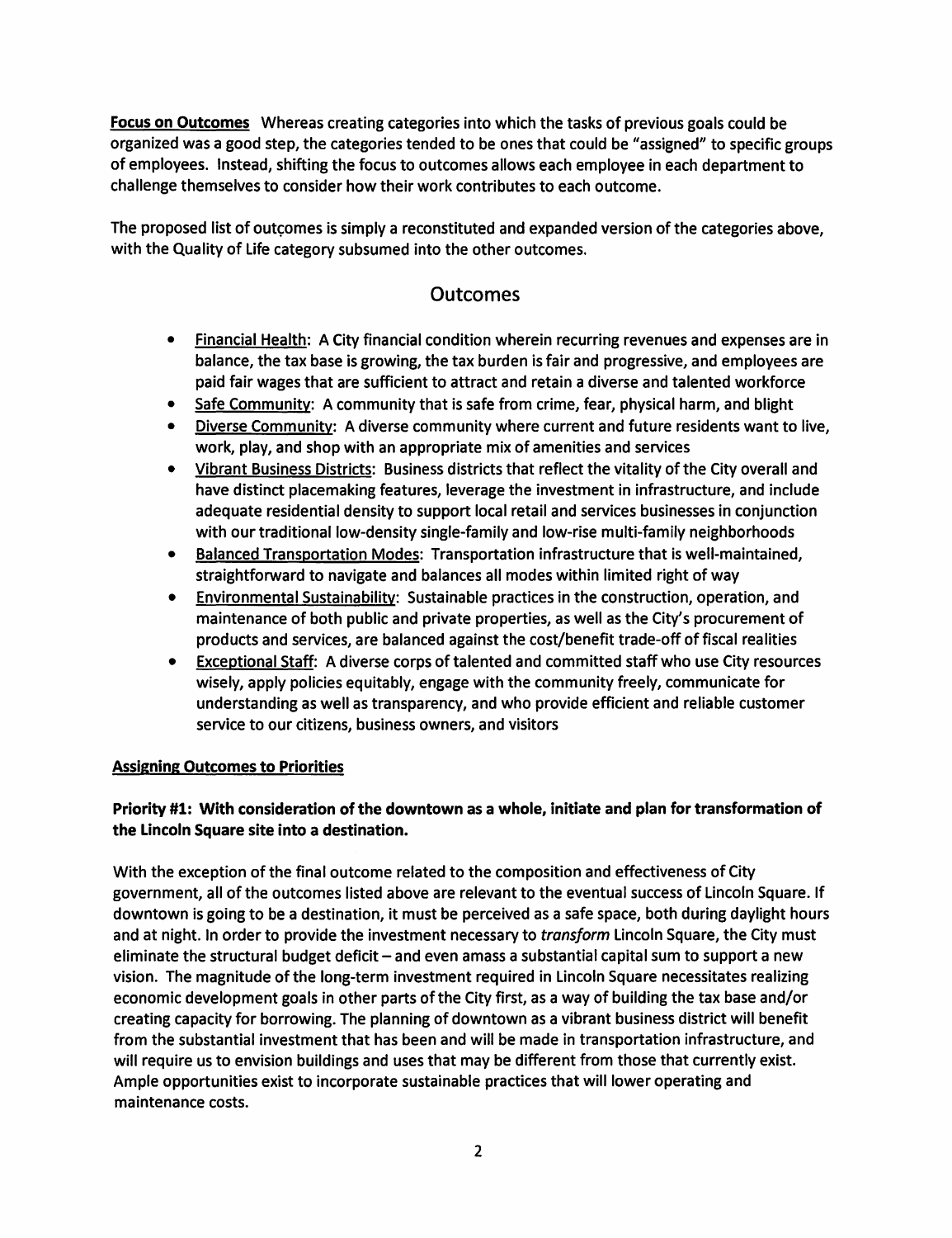## Priority #2: Increase minority participation in City procurement, hiring and contracting and work with the Human Relations Commission to develop a system to incentivize and advocate for equity and increased minority employment rates.

This priority will promote the final outcome related to the quality of our workforce. As our workforce continues to diversify, this will also make progress towards our efforts to provide amenities to attract the full spectrum of people to Urbana's diverse community for entertainment, shopping, working, and as a place to live.

### Priority #3: Achieve equity in traffic stops and reduce the disparate impact of court costs and fines on lower income people.

This priority makes explicit that a truly diverse community values racial equity, as well as socio-economic equity.

### Priority #4: Expand connectivity of the Kickapoo Rail Trail with a focus between Vine St. and Lincoln Avenue and plan for the Boneyard Creek Multiuse Path (downtown to Lincoln Avenue).

This priority will facilitate the transportation-related outcome of introducing new uses (pedestrian and bicycle modes) into a currently restricted right of way, and create opportunities for placemaking that will enhance the Downtown business district and neighborhoods and parks in east and central Urbana.

#### Priority #5: Invest in, and repurpose, older housing stock.

This priority will enhance many of the outcomes listed above by removing or preempting blight, enhancing the tax base, and making Urbana a place where people want to live. The older student housing that is no longer favored by the student market may worsen the socio-economic condition of the neighborhoods in which that housing is located. The City's ability to alter that market-driven trend will be limited by the City's financial condition.

#### Priority #6: Make SE Urbana an economic priority, with an emphasis on the Philo Road Business District.

This priority will help achieve the outcomes related to business districts as distinct places, with adequate transportation infrastructure and appropriate levels of residential density. Further market-driven growth in the Philo Road area will also help grow the tax base.

# Current Activities

There are many activities already underway by various departments that are targeted toward achieving the outcomes for each of the priorities above. These efforts are constrained by existing resources, as will be discussed further in the subsequent section. This section summarizes the current activities under each priority.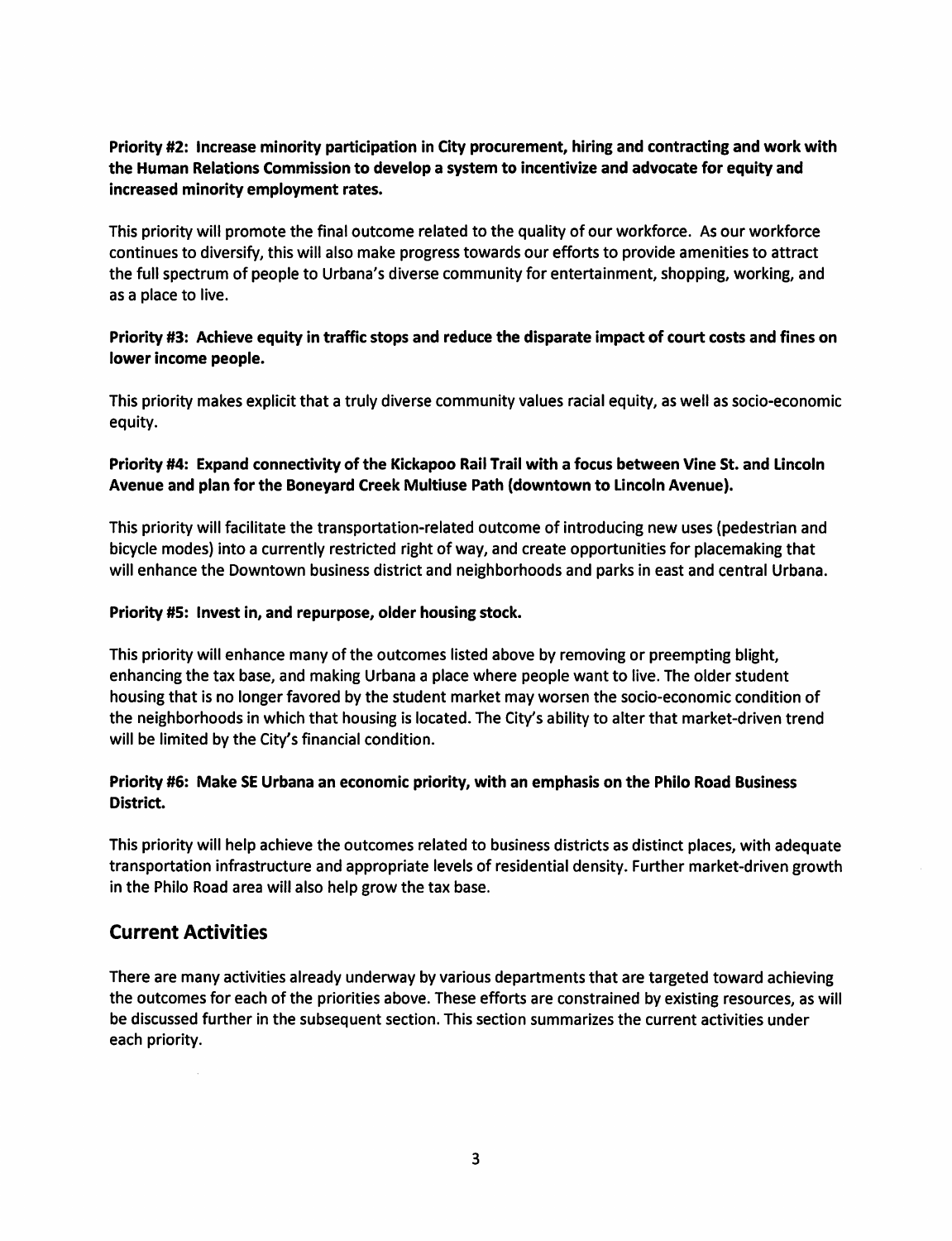### Priority #1

- "What's in Your Square" activities.
- Urbana's Market at the Square.
- Public Arts and Culture Program.
- Developer and investor recruitment/marketing to tenants.
- Downtown promotion and events with many partners.
- Opportunity Zone application/TIF and EZ administration.
- Efforts to implement the 2012 Downtown Plan.
- Installation and maintenance of placemaking infrastructure downtown.
- Planning and future implementation of MCORE Project 5.

#### Priority #2

- All departments work closely with Human Resources to recruit a diverse array of qualified candidates for open positions. {For example, of the past five hires for the UPD, three were females and two were African American males.}
- Economic Development staff are working with HR and Legal on standard language to establish minority participation goals to be included in Development Agreements.
- Grants Management staff monitor and report to HUD regarding the utilization of WBE/MBE through housing rehab programs. Three minority-owned businesses are currently working on housing rehab projects generated by Grants Management.
- Staff participate with other local jurisdictions to host a Contractors' Breakfast every 1-2 years to attract more minority contractors.
- Existing EEO standards are enforced in City contracting and procurement.
- HR staff are currently developing amendments to the Urbana City Code to authorize the establishment of goals for the utilization of minority and female-owned subcontractors in Cityadministered procurement.
- On-going efforts to unbundle procurements and create contracting opportunities for MFVBEs.
- Joint effort between/among City staff from various departments and Urbana Free Library staff to explore feasibility of community-based training program focused on technology.

#### Priority #3

- Fix-It ticket program {focused on relieving the burden of auto-related "poverty crimes").
- On-going implicit bias training.
- City staff are exploring areas beyond traffic stops to see whether racial disparities exist in the delivery of all City services, not just traffic stops by the police.
- On-going collection, analysis and reporting of traffic stop information to inform and modify police procedures while maintaining effective public safety efforts.

#### Priority #4

- Advocacy with Champaign County First for Kickapoo Rail Trail {KRT} funding in Downtown Urbana.
- Using KRT to attract economic development investment into a virtuous circle that will attract additional funding for the KRT extension.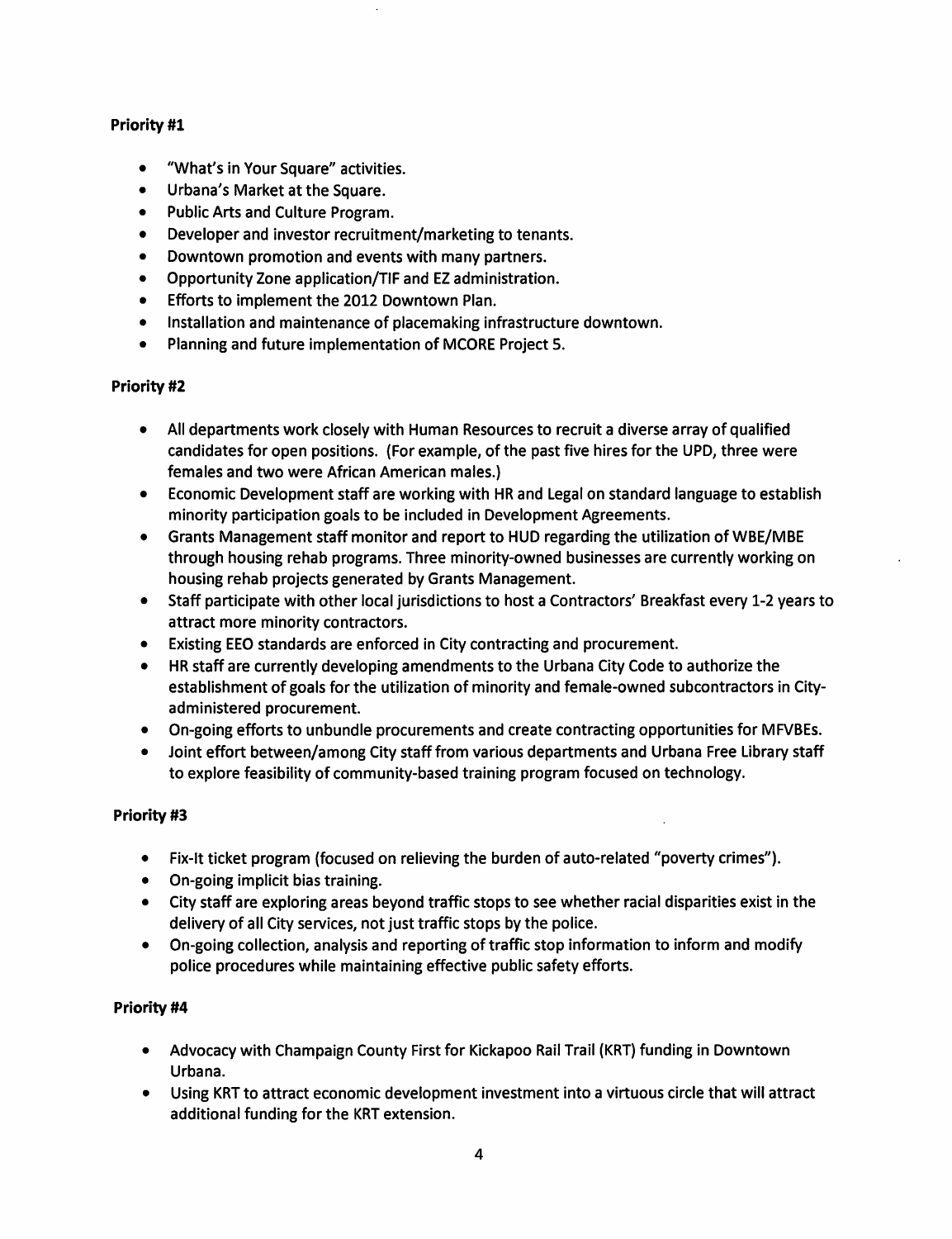• Extensive staff support for newly funded KRT Feasibility Study, in collaboration with Regional Planning Commission, Urbana Park District, Champaign County Forest Preserve District, and Carle Foundation Hospital.

#### Priority #5:

- Submitted an Opportunity Zone application for East Urbana.
- CDBG and HOME funds available for housing rehabilitation for income-eligible neighborhoods.
- On-going use of Abandoned Properties Program for redevelopment of vacant structures.
- Currently researching potential zoning tools to encourage reuse of older housing stock.

#### Priority #6:

- Restart the Philo Road Business District Business Grant Program with \$5,000 in FY19, \$10,000 in FY20 and \$15,000 in FY21.
- On-going Think Urbana program encourage residential infill around Philo Road and attract and sustain more neighborhood-oriented retail and services.
- On-going use of the Enterprise Zone for commercial projects.
- On-going developer and investor recruitment.
- On-going efforts toward the redevelopment of City-owned property at 1301 E Washington.
- Submitted an Opportunity Zone application for this area.
- Utilize CDBG funds for targeted improvements (e.g., Kinch Street lighting).
- Work with applicants for Conditional and Special Uses (e.g., U-Haul on Philo Road).
- Provide zoning enforcement in the Philo Road corridor.
- Maintain the special landscaping along Philo Road.
- On-going code compliance efforts in adjacent areas (e.g., Silver/Vawter).

# Moving the Needle

The Mayor and the Council have taken an important step in creating a true list of priorities - six activities that are meant to make a significant impact on the outcomes we are seeking (as discussed above). In order to make progress, we must recognize that shifting from a list of tasks to a true set of priorities means that we cannot do everything. In order to have real priorities, resources need to be reallocated, both in terms of money and staff time.

Part 2 of this memo will give specific estimates of the resources needed to address the Mayor/Council Priorities in a meaningful way. At this juncture, I will discuss in a qualitative way, what the necessary resources might look like.

Priority #1 The "What's in Your Square?" visioning effort has been a powerful step forward in reimagining Lincoln Square for the long-term. For some people, their vision reflects the current configuration of buildings, whereas other people see a blank canvas on which they can imprint their best urban experiences. The reality is that both can probably be true given the decades over which we should be planning. To achieve a true understanding of the opportunities presented by this 16-acre site, resources must be identified to engage skilled urban design professionals, along with transportation planners, landscape architects and others. The public needs to be engaged to further refine their visioning with concept plans to which they can react. And it all needs to be done recognizing the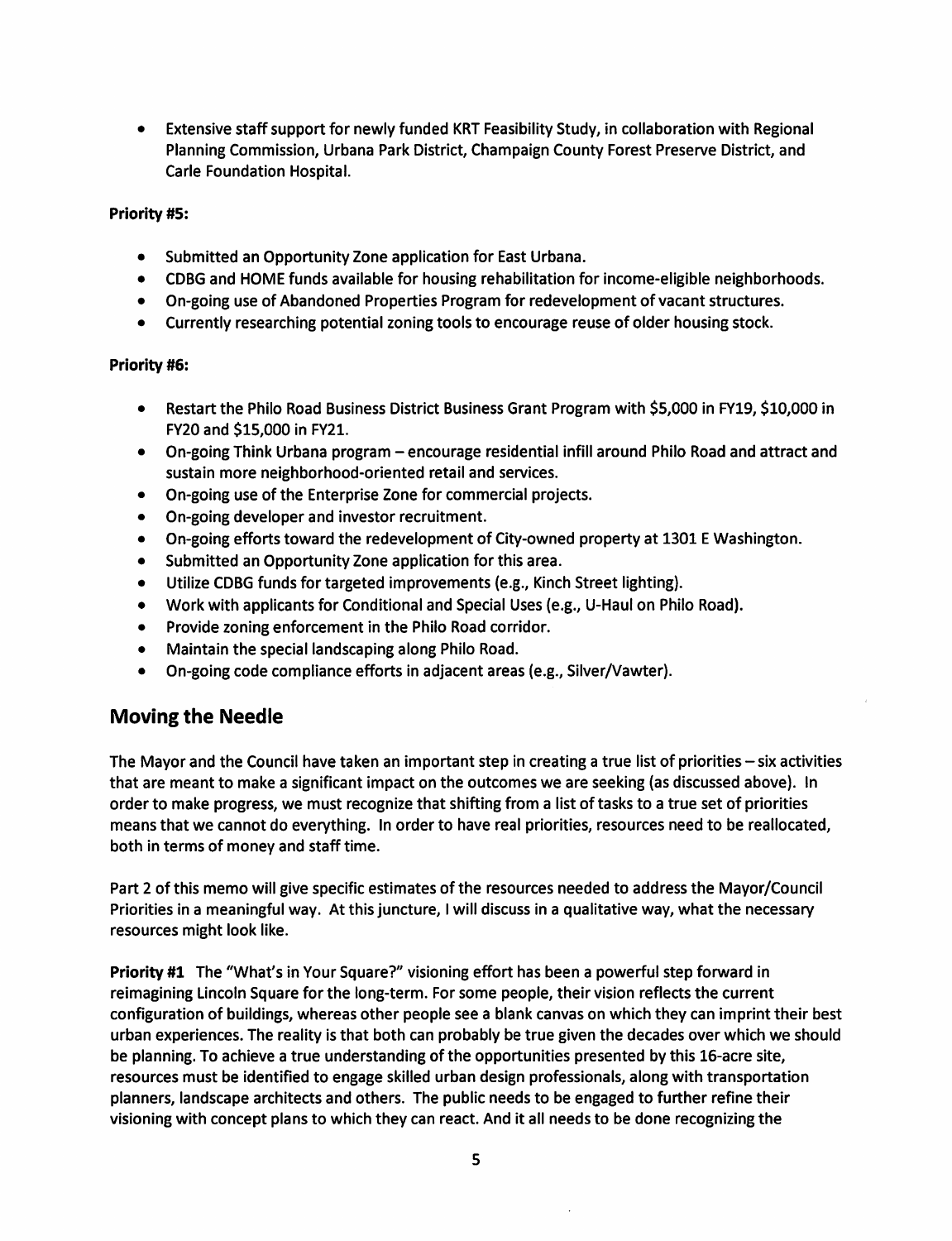dynamic relationship between Lincoln Square and its tenants, the balance of downtown, and the surrounding neighborhoods. The City will also need to attract one or more developers with experience and vision in revitalizing downtown areas in smaller communities. The achievement of a long-term vision that is truly transformative will require a considerable level of public investment and the committed cooperation of the owners of the properties involved.

Priority #2 This priority has two elements - one is based on contracting with third parties and the other is based on hiring. In the contracting realm, efforts are currently underway to establish goals for the use of MFVBEs in City contracting, along the lines of the aspirational goals developed by the City of Champaign. Further, City staff are working with City of Champaign staff and others to develop a certification program and provide the necessary administration and oversight. Although the funding requirement is not yet known, it is clear that there will be a financial cost associated with this effort, and Urbana will be required to pay its share if we intend to participate and meet the 20% participation goal. Should Urbana decide to create an incentive program of the type used by Champaign<sup>1</sup> since FY2013/2014, additional funds would be needed to provide the incentives. Additional costs will be incurred if the City determines that a disparity study must be undertaken to justify and support goals for minority participation in contracting and procurements.

Human Resources staff use a variety of best practices to recruit a diverse workforce. While the percentages overall are quite good, there is concern about under-representation of certain ethnic groups and other protected groups in certain departments and in management. It is clear that traditional marketing and recruitment practices are not enough to accelerate our progress with limited staff. Our labor shed is regional, and most of the communities from which we draw employees (outside of Champaign and Urbana) are themselves less diverse, thereby adding to the challenge. Often, the individuals being sought (e.g., African-American engineers) are heavily recruited. We need to consider which tools will work best for us (e.g., better marketing, outside recruiting firms, signing bonuses, relocation packages, etc) - all of which will require more resources than we currently apply to these efforts.

Priority #3 This priority also has two elements – one relates to racial disparities in traffic stops and one relates to the economic burden of court fees and fines. As everyone knows, there is an on-going effort to collect and analyze information and refine police practice related to the racial disparities in traffic stops. However, there is additional study, education and outreach necessary to understand the equity piece of the traffic stop picture for Urbana. The fact that individual communities - with all their unique features - are caught up in a national narrative on this subject, means that additional resources will likely be needed to further explore this topic beyond merely traffic stop data. Further, we need to develop a realistic sense of causation: police officer behavior versus long-standing socioeconomic issues.

The economic burden of court fees and fines affects low-income individuals disproportionately, because the fees are not calibrated based on ability to pay. In Illinois, a distinction is made between court costs in civil cases and court costs in criminal cases- a waiver of court fees due to inability to pay can be

<sup>&</sup>lt;sup>1</sup> Champaign has had an incentive program for contractors who attain certain project-specific goals on Public Works projects that are at least \$250,000 and use only City money; it was recently expanded to include non-Public Works projects, as well. Since the program began, no incentive payments have been made as a result of contractors achieving goals related to minority- or women-owned subcontractors; about \$23,500 have been paid for goals achieved related to diversity in contractor workforce participation.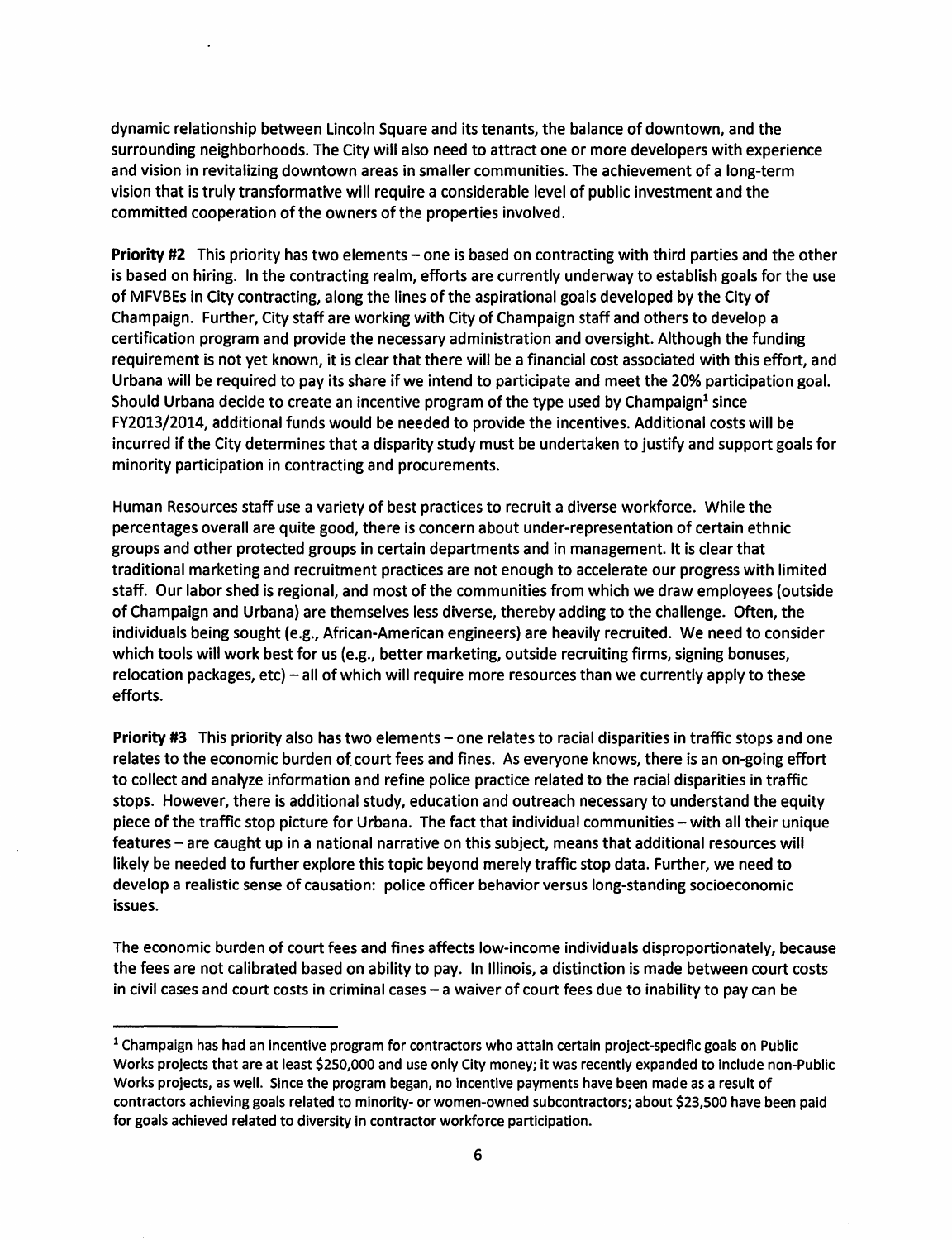sought in civil cases, but not in criminal cases. Additionally, fee waivers are not available for traffic and juvenile justice cases.

According to the Champaign County Circuit Clerk's website, "[f]ines are punitive in nature". Therefore, study needs to be undertaken to ascertain whether any relief that the City of Urbana might seek to provide to individuals who must pay such fees and fines is not counterproductive to the reason the fees and fines are assessed in the first place. So-called "poverty crimes" of the type that the Fix-It Ticket program was meant to address may be a notable exception. In any case, resources for further research are required, as well as funds that would be necessary to provide any specific relief. It is also noteworthy that any change to the system of computing fines in criminal and ordinance violation cases is a matter of State legislation and the financial needs of the County court system.

Priority #4 This priority also has two elements – one is related to the connectivity of the KRT and the other is related to studying the potential for a Boneyard Creek Multi-use Trail between Downtown and Lincoln Avenue. Significant progress on the KRT element will be possible in the next few years because of the funding available from the IDOT grant and the Carle Foundation Hospital matching funds. Supporting the KRT Feasibility Study will require a substantial portion of Urbana staff time over the next two years. Next steps in the KRT planning/implementation process will become clear as the work progresses and will likely require additional staff and financial support from the City.

As for the Boneyard Creek Path effort, we have suspended the bootstrap internal planning process that was started a few months back. Not only could we not support both the KRT Feasibility Study and the Boneyard Creek Path study with internal staff resources, but it became clear that - without funding for outside expertise - the Boneyard Creek Path study would have little practical value. Additional funding could advance the Boneyard Creek effort once staff resources are freed up from the KRT, provided that other priorities allow. Valuable information about connectivity will be gleaned as the MCORE project advances, as well, and any future Boneyard Creek Path should be viewed in that context.

Priority #5 Urbana neighborhoods are being impacted by new high-rise apartment development on/near campus. The rejection of older housing options by many student renters may accelerate either 1) the neglect of these structures due to lack of rental income for the owners or 2) the redevelopment of higher density new construction. There are several possible strategies to address this market phenomenon, to the extent that the Council determines it is prudent to attempt to influence these market forces. Not only will staff time be required to attempt to describe the scope of the problem and develop possible actions for different property types (e.g., enhanced enforcement efforts, rezoning, rehabilitation grants, more aggressive condemnations, etc.) but implementation of any of the actions will then require further investment.

Priority #6 To the extent that more tools will be created in order to make SE Urbana an investment priority, it will take staff resources to develop a list of options, followed by ascertaining the financial requirements of such efforts , as well as the additional funds to implement the selected tool(s).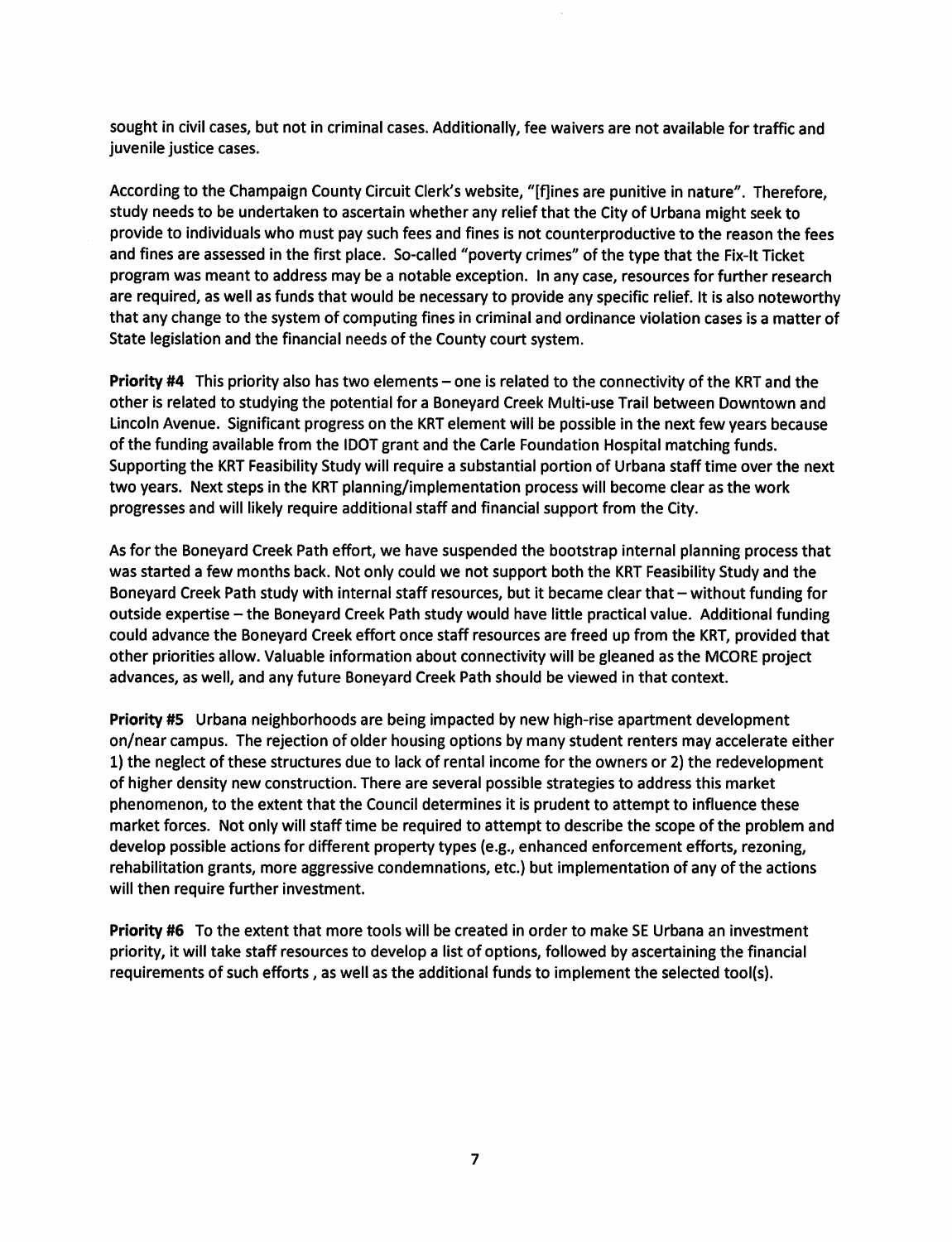# **Next Steps**

Ň.

**As I mentioned at the outset of this memo, I intend to develop a Part 2 for you and the Council to consider the specific investment required to operationalize your 2018-2021 priorities. The set of proposals to be developed will include the very real trade-offs of current activities versus priority activities that must be confronted if we are going to make real progress.** 

**If you and your Council colleagues are comfortable with proceeding in this manner, then individual staff groups will be organized and convened during the next few months to develop the specific set of proposals for Mayor/Council consideration.**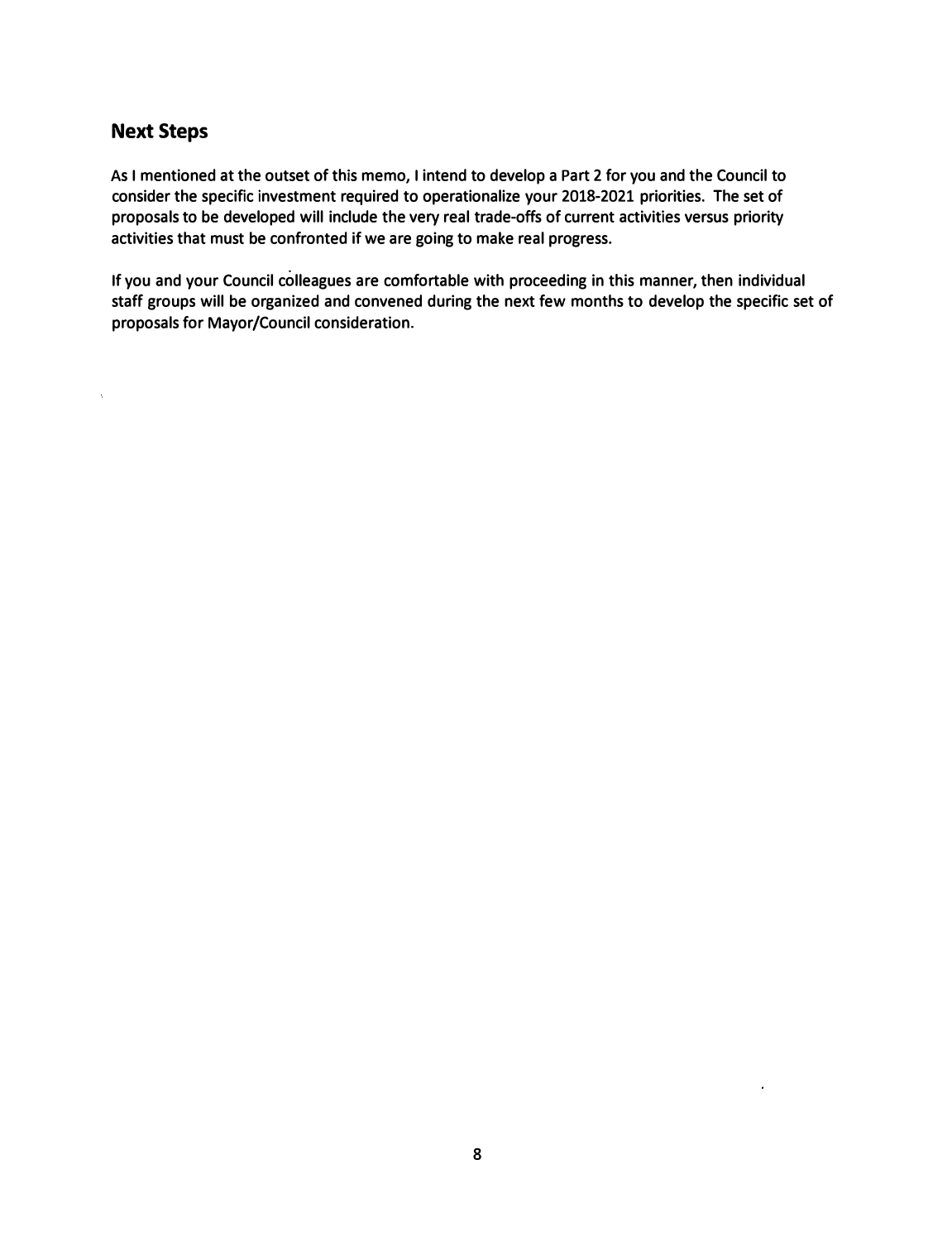# GOAL 1: PUBLIC SAFETY

2013-2017 Mayor/Council Goals

Objectives: • maintain sufficiently staffed and well trained police, fire and public works departments • remove blight and identify/resolve problem properties • develop safe/complete/active transportation system

| COMPLETED            | • Crisis Intervention Team Internship Program (not being utilized) • taser<br>program implemented • Youth Assessment Center open • successfully diverse<br>FD recruiting campaign • fire alarm system added to Station 1 • sidewalks<br>installed on Cunningham Ave between Perkins Rd and Kenyon Rd • new<br>streetlights on N Cunningham Ave and Krannert Center area · Citizenserve<br>program • Failure to Comply ticket schedule for rental properties • Blight<br>Reduction Program grant for purchase and clearance of 15 dilapidated homes<br>· Urbana Townhomes, Auler Building, Hanford Inn, Fontana Nursing Home<br>demolitions • N Lincoln Ave design project • Olympian Dr project • on-street<br>parking removed and pavement restriped on Florida Ave between Lincoln<br>Ave and Race St . Urbana Bicycle Master Plan Update . reconstruction of<br>Windsor Rd between Philo Rd and Race St |
|----------------------|------------------------------------------------------------------------------------------------------------------------------------------------------------------------------------------------------------------------------------------------------------------------------------------------------------------------------------------------------------------------------------------------------------------------------------------------------------------------------------------------------------------------------------------------------------------------------------------------------------------------------------------------------------------------------------------------------------------------------------------------------------------------------------------------------------------------------------------------------------------------------------------------------------|
| IN PROGESS           | • research/develop in-car and body camera program for PD • Facility Master<br>Plan • goal of moving files from Firehouse to Citizenserve • shared-use path E<br>side of Cunningham Ave between Kenyon Rd and Napleton Way • shared-use<br>path S side Country Club Rd across Cunningham Children's Home School .<br>shared-use path along vacated section of Church St W of Lincoln Ave .<br>shared-use path Park St from McCullough St to Broadway Ave . Aspen<br>Ct/Urbana Townhomes redevelopment • community garden support at<br>Lierman Neighborhood Garden• use of Aggravated Public Nuisance<br>Ordinance · connections between Thomas Paine, Lohmann Park and<br>residences/at Crystal Lake Park/between Aspen Court and Philo Rd .<br>Pedestrian Master Plan · studies on extensions of Kickapoo Rail Trail and<br>Boneyard Creek • bicycle wayfinding study                                     |
| REMAINING<br>ACTIONS | •Identify funding for plans complete for Nevada and Mathews streetlights<br>•Develop funding source for tracking distressed properties and the means in<br>addressing blighting influence on a neighborhood<br>•Options for naming Olympian Drive bridge over Canadian National railroad<br>tracks                                                                                                                                                                                                                                                                                                                                                                                                                                                                                                                                                                                                         |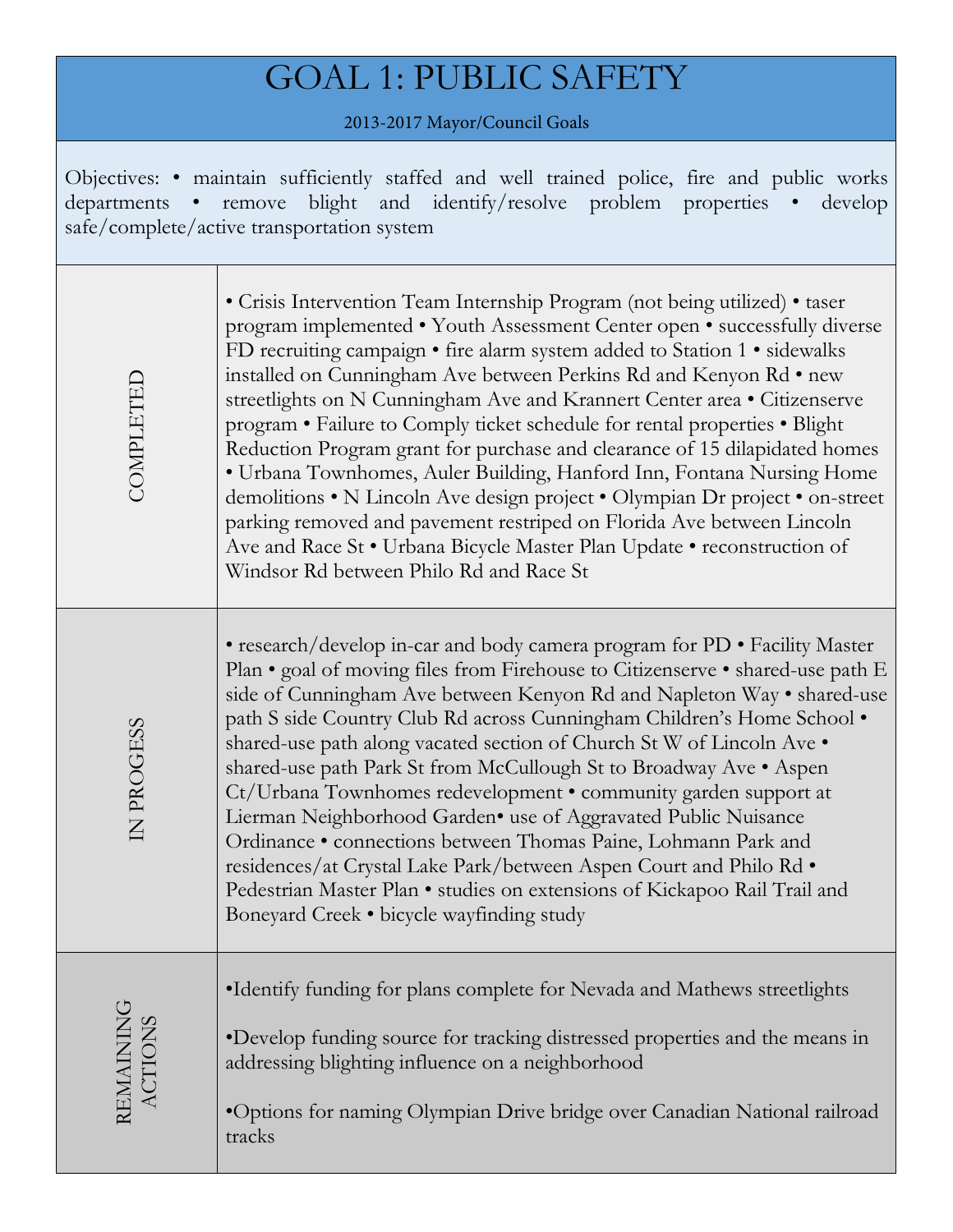| <b>GOAL 2: FINANCIAL SUSTAINABILITY</b><br>2013-2017 Mayor/Council Goals                                                                                                 |                                                                                                                                                                                                                                                                                                                                                                                                                                                                                                                                                                                                                                                                                                                                                                                                     |  |
|--------------------------------------------------------------------------------------------------------------------------------------------------------------------------|-----------------------------------------------------------------------------------------------------------------------------------------------------------------------------------------------------------------------------------------------------------------------------------------------------------------------------------------------------------------------------------------------------------------------------------------------------------------------------------------------------------------------------------------------------------------------------------------------------------------------------------------------------------------------------------------------------------------------------------------------------------------------------------------------------|--|
| Objectives: • increase tax base and financial viability/sustainability •<br>improve Finance Department operations and policies • support City-<br>beneficial legislation |                                                                                                                                                                                                                                                                                                                                                                                                                                                                                                                                                                                                                                                                                                                                                                                                     |  |
| <b>COMPLETEI</b>                                                                                                                                                         | • adopted a comprehensive set of Financial Policies • development<br>of RFP/RFQ/ITB templates • new Financial Management<br>software system in place · annually preparing multi-year financial<br>forecasts . IAFF contract . Think Urbana program . support of<br>legislation to revise school funding formula in a way that<br>determines funding based more on need and available local<br>resources (tax base)                                                                                                                                                                                                                                                                                                                                                                                  |  |
| IN PROGESS                                                                                                                                                               | • new Payroll software implementation. • review and evaluation of<br>user fees . continue to lobby legislators and local officials<br>throughout the state to establish a fair and sustainable funding<br>source for 9-1-1 centers . Ongoing contract negotiations with<br>AFSCME and FOP • 200 S Vine St RFP issued • communicating<br>opposition to governor's proposal to reduce share of state income<br>taxes shared with cities by 50 percent • restore 11 percent tax base<br>lost with hospital tax-exemption legislation • work with USD<br>#116 to sell former Washington School • 1301 E Washington St<br>currently under contract for sale for redevelopment · pursue<br>strategic annexations of properties in order to increase tax base<br>and provide services to appropriate areas |  |
| REMAINING<br>ACTIONS                                                                                                                                                     |                                                                                                                                                                                                                                                                                                                                                                                                                                                                                                                                                                                                                                                                                                                                                                                                     |  |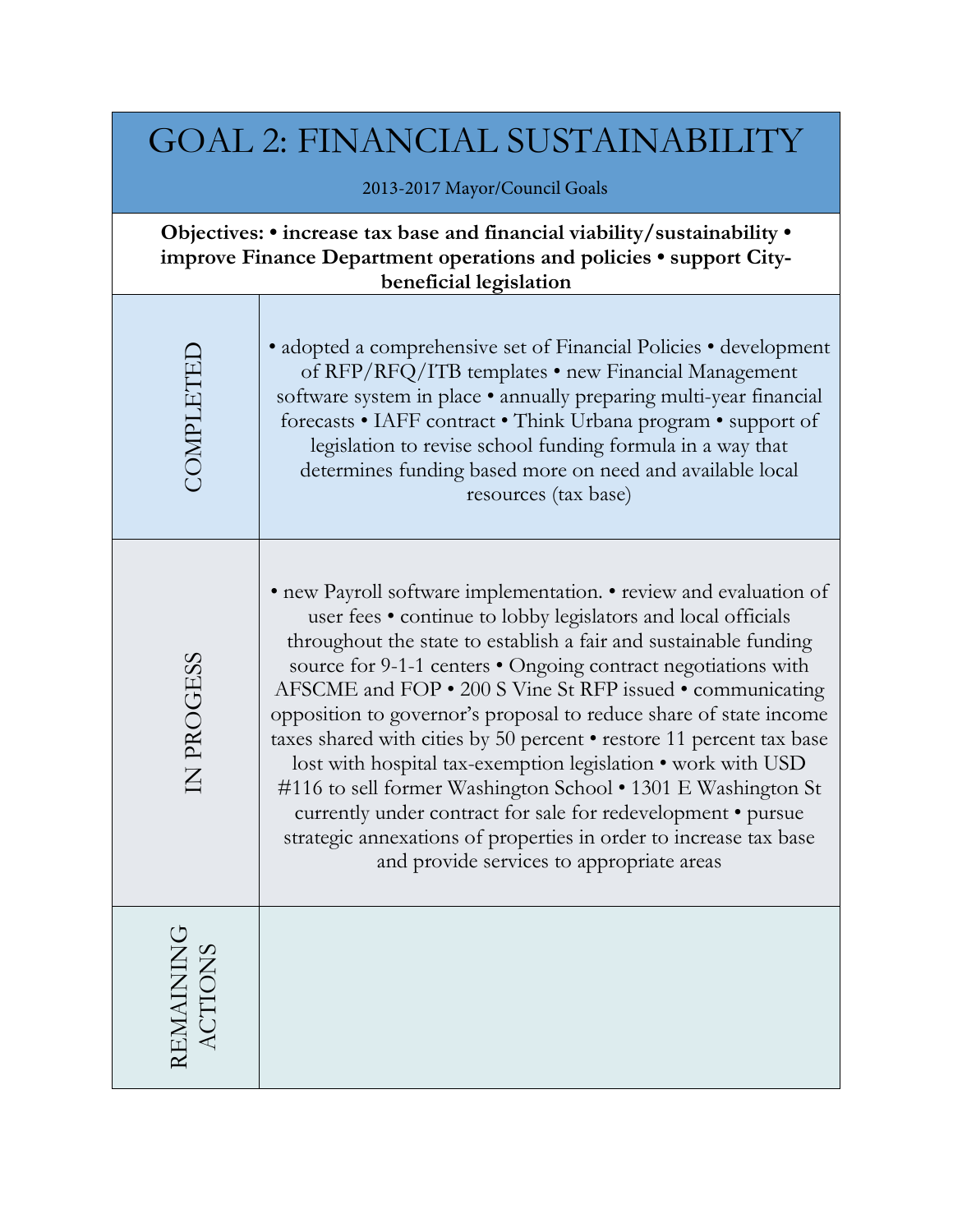# GOAL 3: ECONOMIC DEVELOPMENT AND ENTREPRENEURSHIP

2013-2017 Mayor/Council Goals

# **Objectives: • enhance development corridors to the N and E including hightech jobs and opportunities • expand fiber optic network**

| COMPLETEI            | • Campus Circle Apartments • Broadway Food Hall • Zoning<br>Ordinance amendments · Central TIF District · Enterprise Zone ·<br>Boneyard Creek Crossing opened . 25 O'Clock Brewing Company<br>• Best of Africa • Pizza M • Silvercreek deck • Purchase of 202-<br>204 N Wood St • annual Urbana Celebrates the Boneyard event •<br>High Cross Rd widened to 5 lanes . Hanford Inn demolition.<br>Orchard Downs included in Enterprise Zone . UI Campus Master<br>Plan • 20 year contract with I-TV3 • marketing and branding plan<br>for UC2B                                                                                                                              |
|----------------------|----------------------------------------------------------------------------------------------------------------------------------------------------------------------------------------------------------------------------------------------------------------------------------------------------------------------------------------------------------------------------------------------------------------------------------------------------------------------------------------------------------------------------------------------------------------------------------------------------------------------------------------------------------------------------|
| IN PROGESS           | • create a mixed-use transit facility downtown • proposed<br>Bainbridge Apartments · Stephens Building · 129 N Race St · Gill<br>Building • former Illinois American Water site on Lincoln Ave •<br>Think Urbana • What's in Your Square? • neighborhood incubator<br>districts • conditional use permits • 1301 E Washington St under<br>contract . 200 Vine St RFP . relocation on School District offices<br>• incentives available for Pickerell property • continuing pursuit of<br>development agreement with Menard's · discussion on allowance<br>of electronic billboards • cost-share program to implement<br>connectivity ahead of any community wide build out |
| REMAININC<br>ACTIONS | Explore the future of TIF districts for downtown and elsewhere<br>and additional financing tools such as a special services area or<br>business improvement district to help pay for downtown<br>redevelopment                                                                                                                                                                                                                                                                                                                                                                                                                                                             |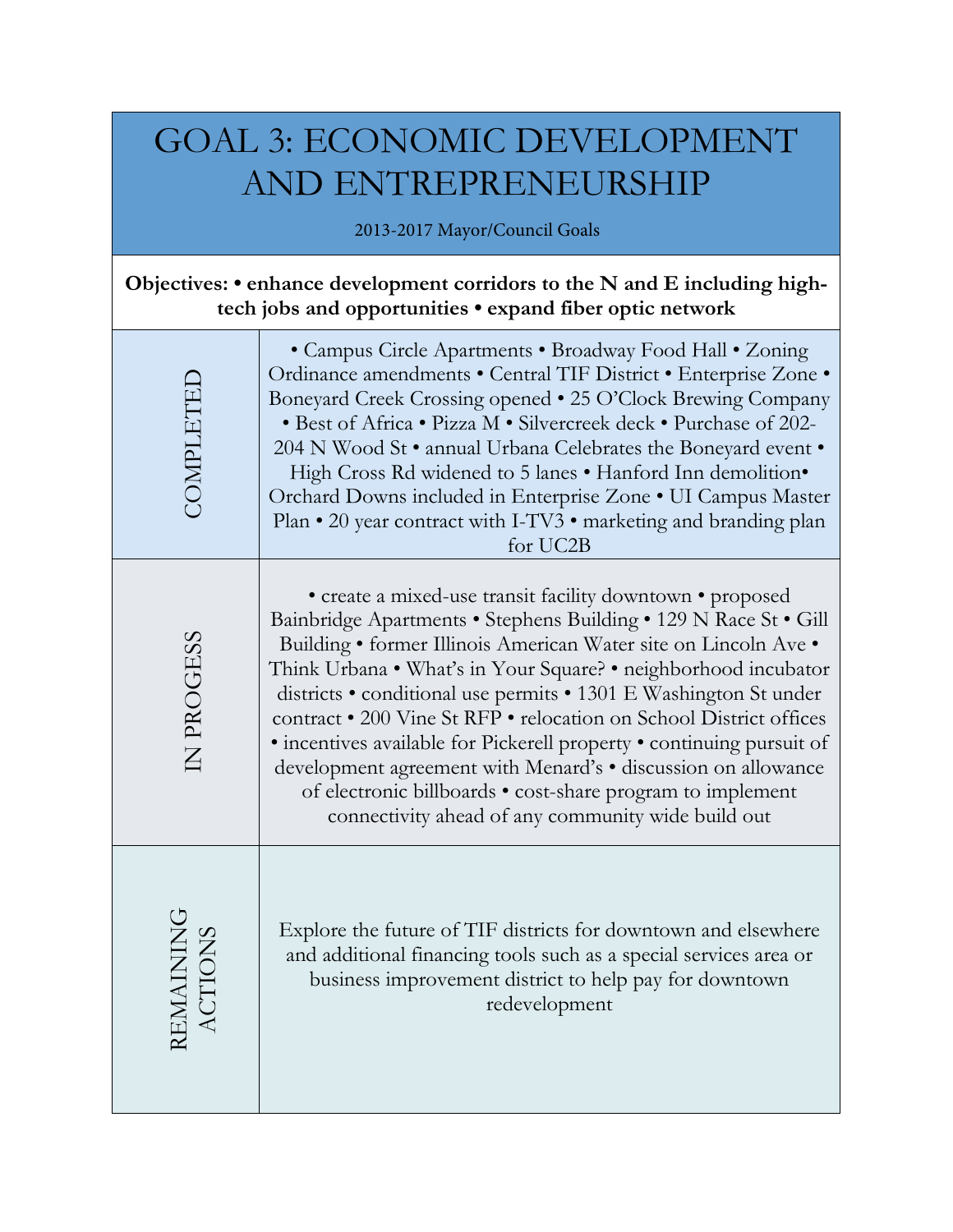# GOAL 4: VIBRANT BUSINESS DISTRICTS

2013-2017 Mayor/Council Goals

**Objectives: • retain existing businesses • attract new businesses • fill vacant buildings and sites across all districts • continued implementation of Boneyard Creek Master Plan**

| COMPLETED                                          | • 2 Curbanas annually installed DT . Business and Development Luncheons .<br>Broadway Food Hall . Sherwin Williams . NuMed . Athletico . Blackbird .<br>Wendy's . Panda Express . Bluebird Boutique . Busey Wealth Management .<br>Analog . 25 O'Clock Brewery . Stango African Cuisine . Best of Africa . Pizza M .<br>Domino's . CU Adventures . Collider Cowork . Pixo . repayment of \$1.09 Million<br>in redevelopment funds for hotel • annual Urbana Arts Expo/World's Shortest St.<br>Patrick's Day Parade/Uncorked Urbana . First Fridays . Overlay district requiring<br>CEPTED PRC . Kickapoo Rail Trail . Riggs Brewery . What's In Your Square? .<br>Think Urbana • comprehensive survey and outreach in the PRC community to<br>identify zoning and crime prevention through design strategies • Southwinds<br>Recycling . Henson Recycling . Butterfly garden installed at City Building .<br>Boneyard Creek Crossing . Gateway Shoppes second phase . Arts grants . revision<br>of liquor license fees/categories . City-sponsored new and ongoing festivals .<br>Gregory Place thriving |
|----------------------------------------------------|----------------------------------------------------------------------------------------------------------------------------------------------------------------------------------------------------------------------------------------------------------------------------------------------------------------------------------------------------------------------------------------------------------------------------------------------------------------------------------------------------------------------------------------------------------------------------------------------------------------------------------------------------------------------------------------------------------------------------------------------------------------------------------------------------------------------------------------------------------------------------------------------------------------------------------------------------------------------------------------------------------------------------------------------------------------------------------------------------------|
| IN PROGESS                                         | • preparation of design overlay district for DT • development of Founders Park site<br>at 202 Wood St • implementation of Cunningham Avenue Beautification Plan • in-<br>house beautification plan between downtown and campus . Roanoke Concrete .<br>vacant nursing home site near Lincoln/Fairview actively marketed for<br>redevelopment • 200 Vine St • DT mixed-use transit facility study (with MTD) •<br>Cohen Building . Gill Building . bike wayfinding sign plan . Weaver Park KRT<br>trailhead study underway (Park District)                                                                                                                                                                                                                                                                                                                                                                                                                                                                                                                                                                |
| <b>MAINING</b><br><b>CTIONS</b><br>REN<br>$\Delta$ | Finish restoration of Urbana Landmark Hotel<br>$\bullet$<br>Work to develop HCRC between Windsor Rd and US 150 including<br>$\bullet$<br>Menard's property<br>Decrease density of substandard multifamily apartment buildings PRC<br>Develop complementary businesses along the Kickapoo Rail Trail<br>Continue to market vacant or underdeveloped parcels along CAC<br>Create additional beer and wine tasting events, outdoor music in public<br>places, lights in the trees<br>Develop public square/pedestrian plazas in prominent downtown locations                                                                                                                                                                                                                                                                                                                                                                                                                                                                                                                                                |
| DT= Downtown                                       | PRC=Philo Rd Corridor<br>HCRC=High Cross Rd Corridor<br>CAC=Cunningham Ave Corridor                                                                                                                                                                                                                                                                                                                                                                                                                                                                                                                                                                                                                                                                                                                                                                                                                                                                                                                                                                                                                      |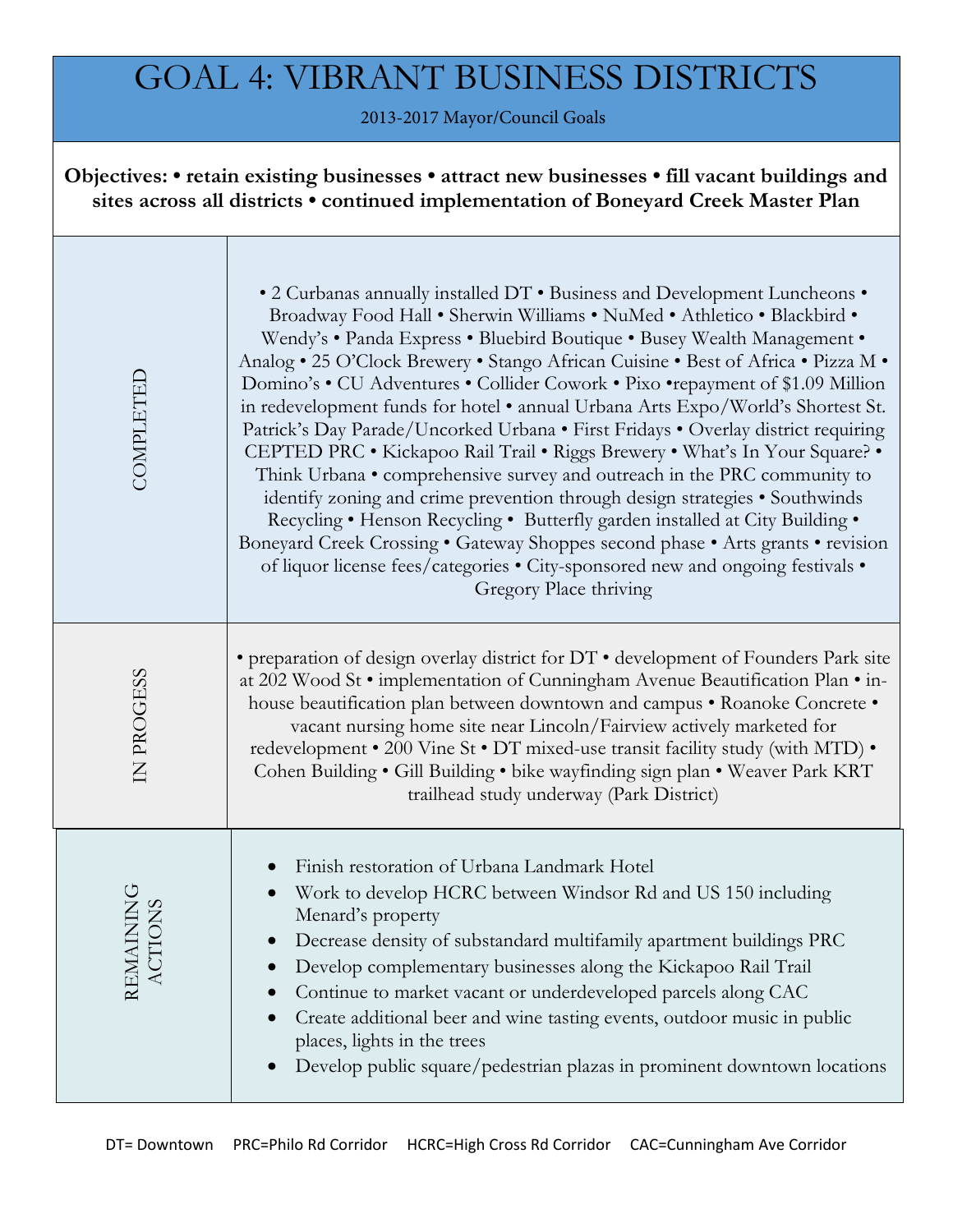| <b>GOAL 5: TRANSPORTATION AND CONNECTIVITY</b>                                                                           |                                                                                                                                                                                                                                                                                                                                                                                                                                                                                                                         |  |
|--------------------------------------------------------------------------------------------------------------------------|-------------------------------------------------------------------------------------------------------------------------------------------------------------------------------------------------------------------------------------------------------------------------------------------------------------------------------------------------------------------------------------------------------------------------------------------------------------------------------------------------------------------------|--|
|                                                                                                                          | 2013-2017 Mayor/Council Goals                                                                                                                                                                                                                                                                                                                                                                                                                                                                                           |  |
| Objectives: • support modern systems/alternate modes • connect<br>neighborhoods with business/recreational opportunities |                                                                                                                                                                                                                                                                                                                                                                                                                                                                                                                         |  |
| COMPLETEI                                                                                                                | • Urbana Bicycle Master Plan Update • bike corral in downtown<br>area • CUUATS sidewalk inventory survey • Gold level League of<br>American Bicyclists certification for Bicycle Friendly Community<br>annually applied for • MTD bus shelter of Elm St (City-provided<br>concrete street bus pad) • sidewalks installed between Country<br>Club Rd/Perkins Rd and Kenyon Rd • Lincoln Ave following<br>Complete Streets Ordinance                                                                                      |  |
| IN PROGESS                                                                                                               | • create a mixed-use transit facility downtown (with MTD) •<br>bicycle wayfinding study • MCORE following Complete Streets<br>Ordinance · CUATTS Pedestrian Master Plan · Aspen<br>Court/Urbana Townhomes redevelopment planning • Park<br>District grant for shared-use path N side of Park St (Crystal Lake<br>Park) • CSBG funds proposed for sidewalk along E Philo Rd<br>between Washington St and Fairlawn Dr • shared-use path E side<br>of Cunningham Ave between Kenyon Rd and Napleton Way (with<br>$IDOT$ ). |  |
| <b>REMAINING</b><br>ACTIONS                                                                                              | Adopt Vision Zero setting as a community goal for reaching zero<br>fatalities for pedestrians bicyclists and drivers                                                                                                                                                                                                                                                                                                                                                                                                    |  |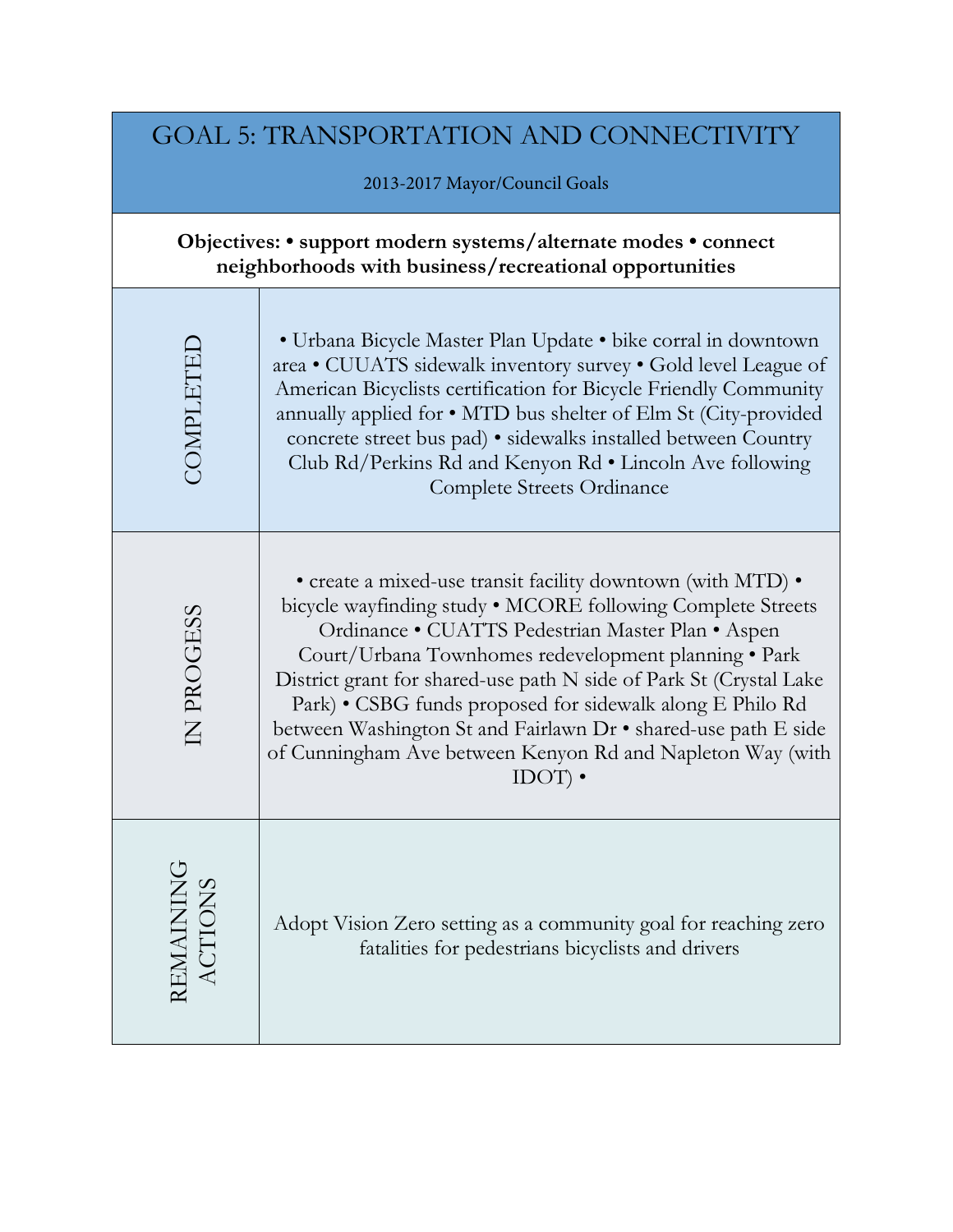# GOAL 6: ENVIRONMENTAL SUSTAINABILITY

2013-2017 Mayor/Council Goals

**Objectives: • improve energy efficiency • increase renewable energy production • encourage sustainable electricity conservation • reduce landfilled materials • encourage/implements sustainable landscaping and gardening practices • promote production/accessibility/affordability of local farm and artisan products • implement energy efficient transportation policies and purchases • protect Mahomet Aquifer**

| COMPLETED            | • Urbana Climate Action Plan Phase II • Green Procurement Policy •<br>Google-provided free rooftop solar mapping • evaluation of the feasibility of<br>conducting a food scrap recycling pilot program • received EPA's WasteWise<br>award • picnic tables/electrical connections installed at Market E side along<br>Vine St · annual rail barrel and compost bin truckload sales · evaluation of<br>need to increase frequency of tree-pruning cycle • purchase of all-electric<br>vehicle · service on various Mahomet Aquifer committees and initiatives ·<br>converted/removed water-cooled AC system at 400 S Vine St to<br>conventional cooling system .update Market at the Square Strategic Plan |
|----------------------|-----------------------------------------------------------------------------------------------------------------------------------------------------------------------------------------------------------------------------------------------------------------------------------------------------------------------------------------------------------------------------------------------------------------------------------------------------------------------------------------------------------------------------------------------------------------------------------------------------------------------------------------------------------------------------------------------------------|
| IN PROGESS           | • investigation of small-scale wind • solar development being pursued at<br>closed landfill • implementation of Market at the Square Strategic Plan •<br>evaluation of a policy specifying LRC product use in City contracts .<br>xeriscape pilot project at Water St and Broadway Ave mini-park                                                                                                                                                                                                                                                                                                                                                                                                          |
| REMAINING<br>ACTIONS | • Support development of regional food hub and processing facility<br><b>Funding issues:</b><br>Retrofit of LED street and parking lot lights<br>USGBC LEED Certifications for new developments<br>Policy encouraging new building to be "solar ready"<br>Food scrap recycling program<br>Increasing frequency of tree pruning cycle                                                                                                                                                                                                                                                                                                                                                                      |